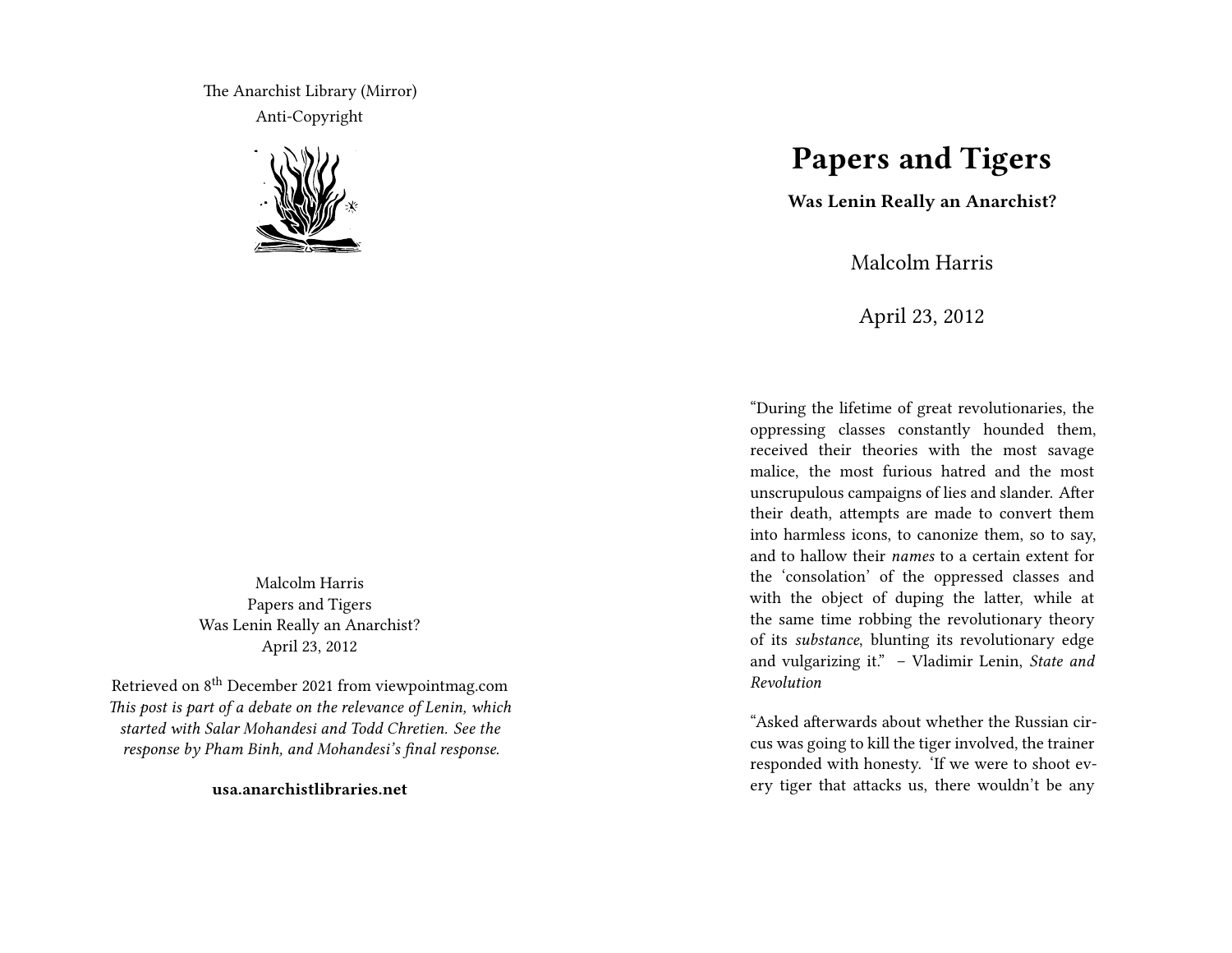remaining.'" – Jason Hribal, *Fear of The Animal Planet*

Comrade Lenin is just one in a long line of heroes I don't know a lot about. He's the kind of historical character engineered to model, made for a time when revolutionaries pinned up newspaper headshots over their beds and went to bed vowing to wake up and be more like Che or Mao or Gaddafhi or Carlos or Ulrike or Huey or even masked Marcos. The 20<sup>th</sup> Century saw Communist Parties and partying communists, but both had their icons. We are, however, iconoclasts; some bold sans-serif lulz-text in place of a black line.

This will then be a series of somewhat disjointed thoughts about organizational and strategy in the short-medium term.

I begin with an observation: we do not have a party. Whether we ought coalesce into a party to maintain and grow the Occupy sequence is beside the point; what is clear is that we have not and do not appear to intend it any time soon. The inquiry should then be along these lines: why don't we have a party, and why won't we be making one?

The August 2 General Assembly in New York marked a shift away from the tongue-biting tolerance the hard-left has offered socialist parties. We went into the plaza with a party and came out with a strategy instead. For all the grousing about a minority of anarchists who screw everything up, no one has put forward an alternative organizational program to loose consensus that doesn't get them laughed out of the trust circle. Remember when the OWS "Demands Working Group" was a thing? Neither does anyone else. Throughout the whole process I've heard a lot of calls for some kind of restrained decision-making hierarchy, but I've not once heard anyone put themselves forward to lead. And with good reason: we'd assume they were a cop or a con, a co-opter or a crazy.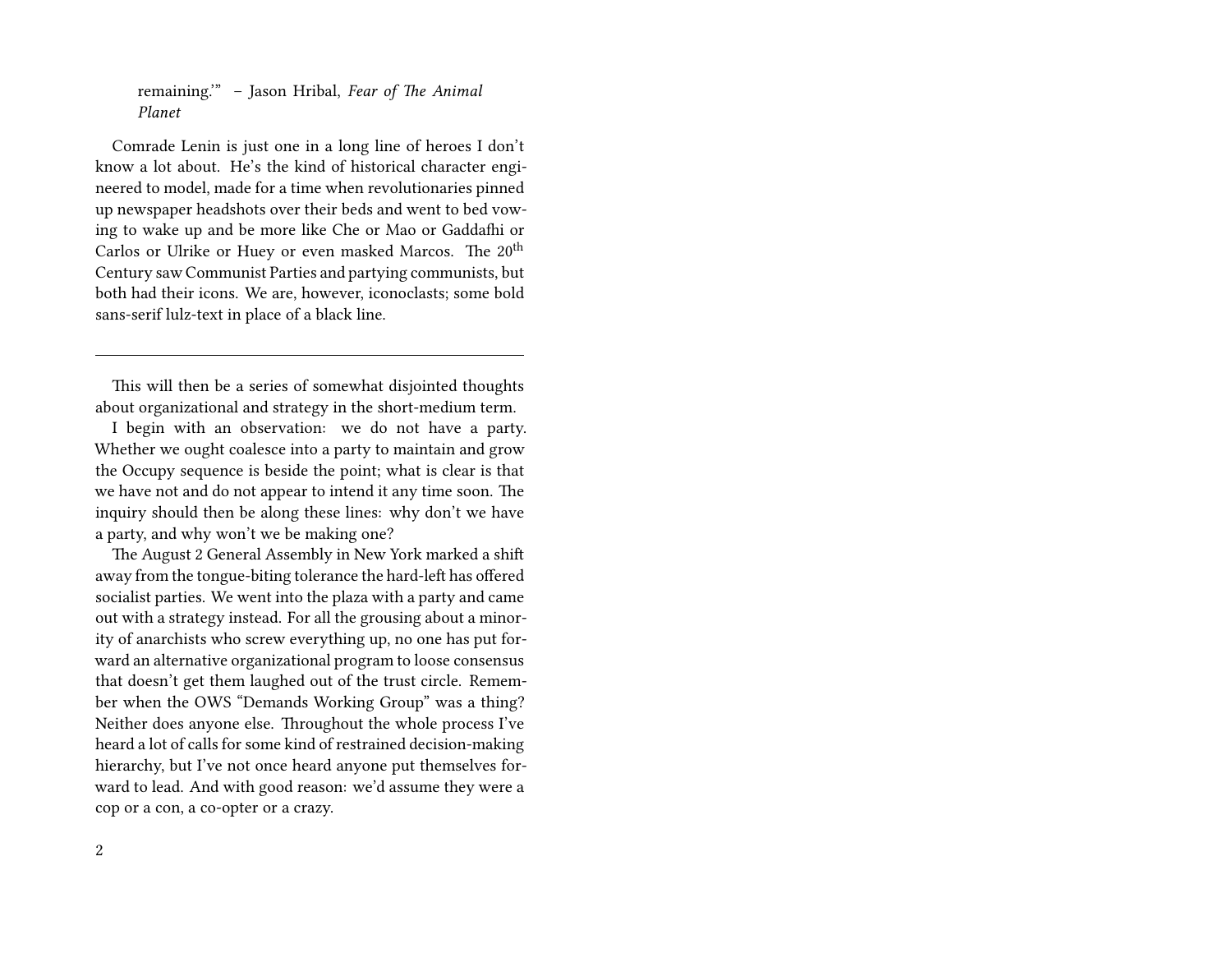Salar calls in his remarks for "an historically specific program" and then ends, for that's the limit. To actually prescribe the program would be to misunderstand his relationship as a scholar and theorist to the actions in the street. These days no one is expected to command the army, conquer the dialectic, and conduct the marching band at the same time.

Todd's pedantic article is a perfect example of why we should be careful not to be too careful. Revolution is not a genie lying dormant since 1917 in the right underused library book. By the end of his statements, he has reduced the goal of the discussion to sparking another sustained examination of the strengths and weaknesses of the Russian Revolution. If this is accomplished "then we will have done our jobs." As a scholar, perhaps this is the case – I wouldn't know, I'm not a specialist in the field – but no revolutionary's job is done with the raising of awareness or debate.

It seems worth noting that the badge-check gate at Left Forum, where Salar and Todd gave their remarks, was stormed by marchers under an "Occupy" banner, who went around the conference beseeching participants to join them at Zuccotti Park only a couple blocks away rather than deliberate about the future of the occupation inside an expensive event. Some joined, most did not.

Revolutionary theory should inform our behavior in the streets, but certainly no more than our experiences in the streets should inform our theory. It has been astonishing to see how disciplined, creative, but most importantly, intelligent, I've seen crowds be during this sequence. Much has been made of Twitter's role in aiding in the coordination of demonstrations, but there's been less said about the amount of capital invested in making these activists strong post-Fordist workers. The same traits that the "knowledge economy" valorizes (spontaneity, ambition, self-organization, quick always-on communication, working in teams) are what have enabled the occupations to take hold in the particular form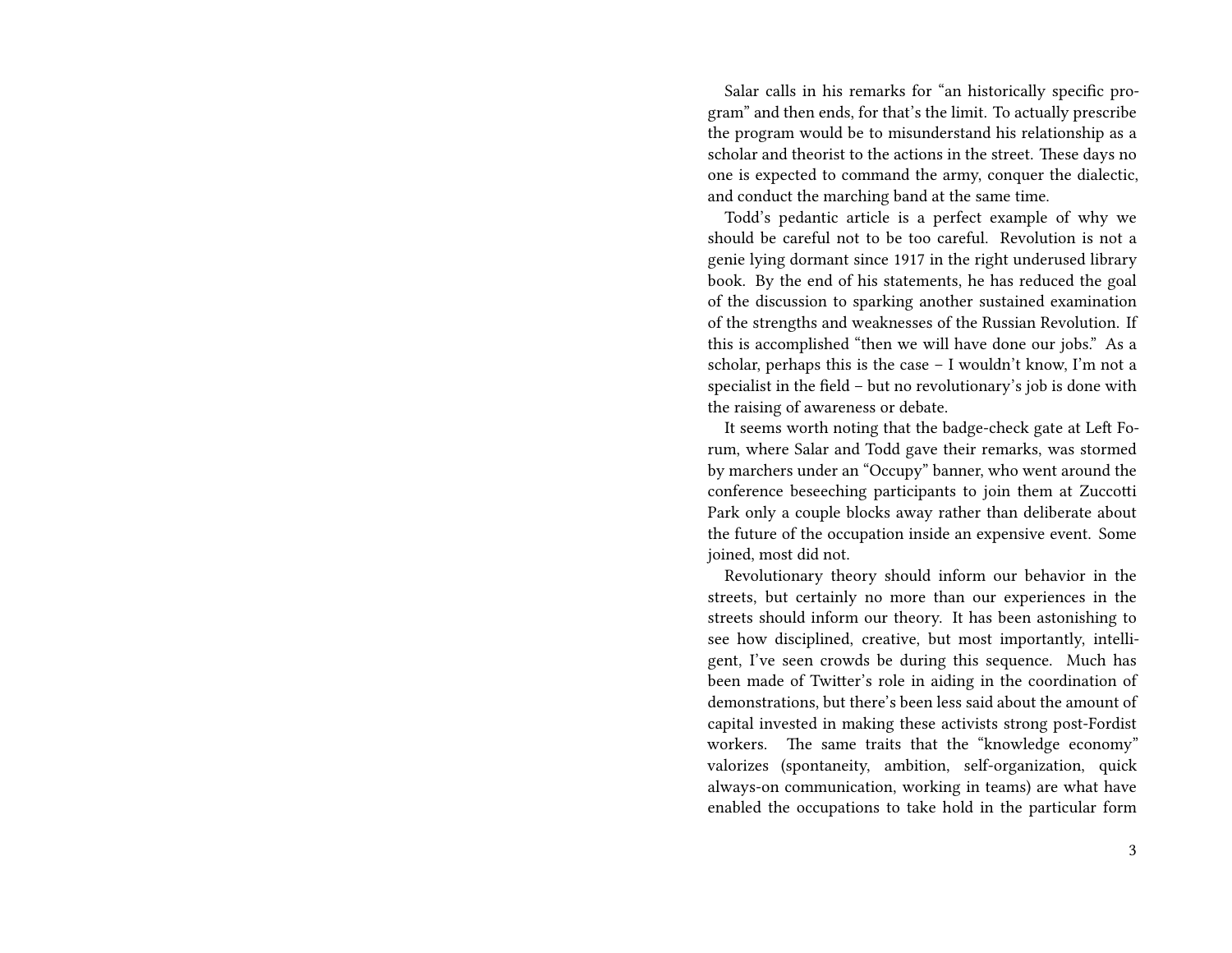that they have. "Idle chatter" between workers was a threat on the Fordist production line, now it's a site of capture. We're trained to do it. Of course the revolutionary workers went to look for Lenin at the crucial moment – but would we?

A historicized analysis has to take capital's role in the production of subjectivity seriously, not as a spell to be undone or a veil to be lifted, but as a material element of a revolutionary situation. Capital births its own very specific gravediggers; or, to do some violence to a couple of sage koans: you don't go to war with the army you want, but if you try sometimes, you just might find, you go to war with the army you need.

If capital really wanted to cripple Occupy, it could stop producing Adderall. But it can't.

This raises a couple questions I want to address. First: its relation to the Lenin quote that begins both this piece and *State and Revolution*, and second: what it has to do with a party. These are the same question.

## 1.

Lenin is writing of Marx, but a better contemporary example might be Cornel West's description of anti-apartheid militant Nelson Mandela's rehabilitation in Occidental eyes as "Santa-Clausification." And he's not even dead.

Capital must grow to survive – we all agree on this. That means subsuming new spaces of human activity, a literal and figurative colonialism. Over time, there are fewer and fewer spaces left to invade, but the need for growth doesn't diminish. There are a few options, one of which is to colonize and extract value from the future through the innovation of financial products and the growth of student debt. But capital inevitably faces what Alberto Toscano describes as a double bind, having to encourage thought and behavior that is not yet necessarily in its interest. *The Matrix* popularized this line of thought when the writers had to find a way to explain why revolution was still possible in a reality completely manufactured by malevo-

What will be the importance of Lenin in the next two years of anti-capitalist revolutionary struggle? I don't know, but I expect it will be minor on an absolute scale. If it's as large as the temporary interest in Marx that preoccupied *The Economist* for a few weeks during the height of the housing crisis, I would be surprised, and that's still relatively minor. The problem isn't that Lenin is an empty symbol of revolution, but that the Left has a lot invested in his symbolic meaning, while our enemies have almost nothing. We have little to gain and a lot of time to lose – it's a sucker bet. But things change; maybe they'll do a biopic. Leo DiCaprio with a furrowed brow, a sharp goatee. Let them print the posters.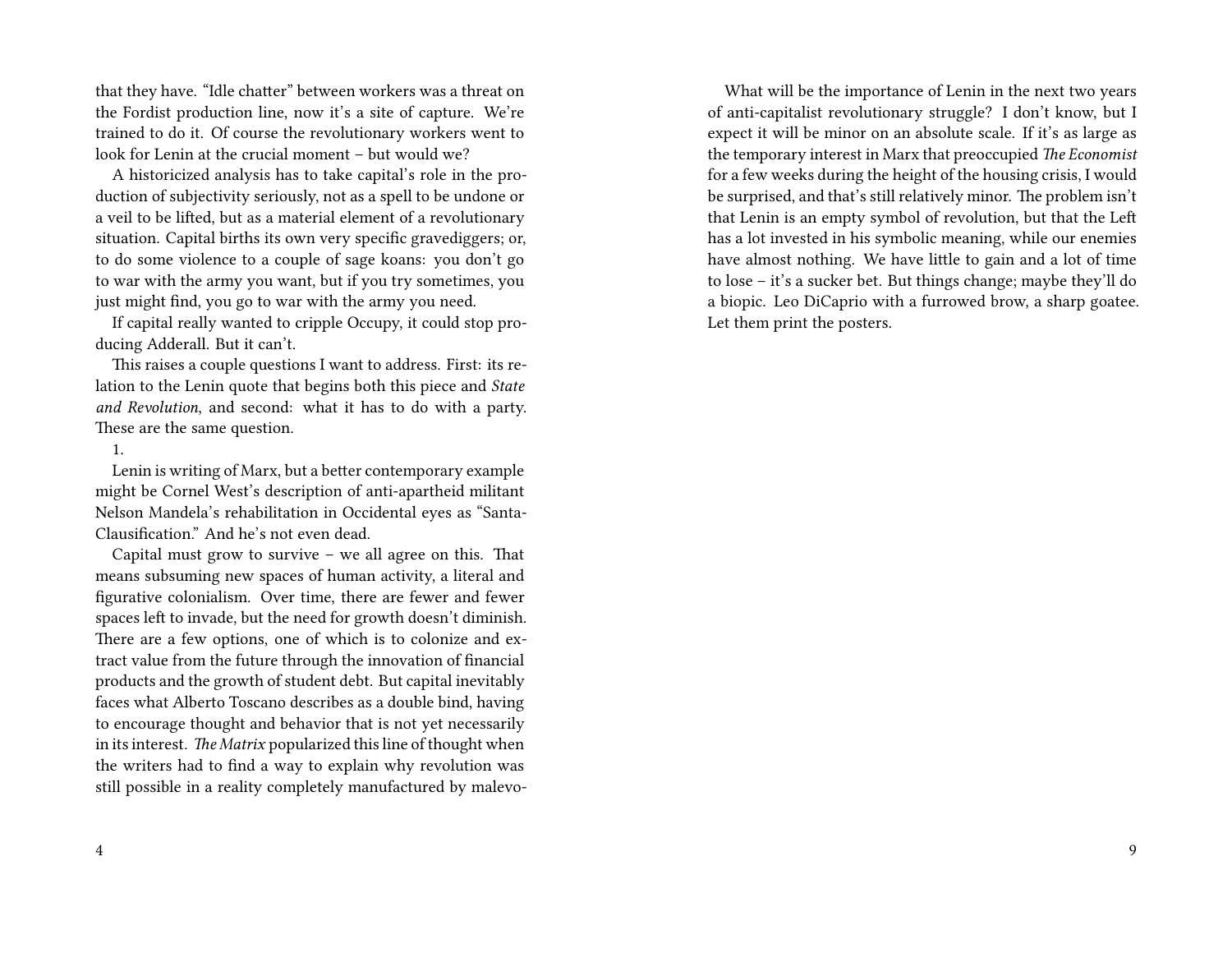groups of revolutionary communists. He must have sensed some hesitation on my part because he pulled up his sleeves and thrust his arms toward me as if the words were no longer in his throat but in his palms: "These hands are not clean! There are no clean hands!"

To return to my original question: we won't be having a party because, like a goldfish looking for a glass of water, we already have one – we are a party to the capitalist state. The CP is organized but riddled with contradiction, always trying to run and untie its own shoes at the same time. Within the party of capital, the Left is just one of dozens of esoteric millenarian sects devoted to the wider organization's self-destruction. Not predetermined, but foretold in a great many languages and codes.

Sabotage occurs from the inside, with and to the equipment at hand. To put down our tools – either in search of the perfect working class organizational "sword" or to wedge our hands in the gears – would be *to put down our tools*. A militant policy of stopping capital's flows leaves you standing in the middle of the street hugging a truck's bumper. But grab a few reflecting vests and a few signs and suddenly you're directing a column of speeding steel.

In Hribal's book about animal resistance, he details the difference between refusal and sabotage. Apparently, performing animals about to go on rampages are very good at pretending nothing is wrong, and going along with the show as planned before snapping at the crucial moment. The story of the tiger who attacks his trainer is always already part of the show, or it wouldn't be much of a show at all. So why refuse to go on when you can practice that bit where they put their head in your mouth?

8

lent machines: if it weren't, the whole program wouldn't work. A circus needs tigers.

The recuperation Lenin describes definitely still happens – most notably in Apple's "Think Different" series, an almost comically textbook application of the theory – but methods must develop with the growth. While Marx could be exclusively "hounded" in his lifetime, today's capitalists don't have that luxury. But revolutionary affect is a dangerous space for a capitalist to tread – if it weren't, the program wouldn't work. No risk, no reward. Unleash the chaos.

His own subsumption didn't have to come into Lenin's decision calculus as a leader. He could reasonably believe his political program could advance faster than its appropriation. We no longer have that luxury; instead, we wonder what's going to be in Ben and Jerry's Occupy flavor. And I'm not just talking about the formal subsumption of revolution either – using athand pitchforks and buying guns and relying on rentiers like Twitter, Livestream, and Kickstarter are three different things. I'm talking your-face-on-a-t-shirt-while-you're-still-alive shit. Appropriate or be appropriated. We don't need more icons, we need more black lines.

## 2.

Passive voice is nearly always a hint to look closer, to find the subject. Who is the subject in "Anarchy Symbol Updated To Appeal To Today's Teens?" The answer to the joke about the limits of capital's ability to subsume its own antagonists is repetition in a flat voice: *Sell anarchy!* Sell anarchy. And by who else but a brand that had hit the limit of sexploitation advertising, accidentally associating themselves with the desperation that underlies the appeal. Who updates the anarchy logo? The market does.

Witness Levi's having to pull an ad because of the Tottenham riots. It ended up coming off in context as a really strong propaganda short-film in favor of generalizing the unrest. One of the arguments against partyless organization and sponta